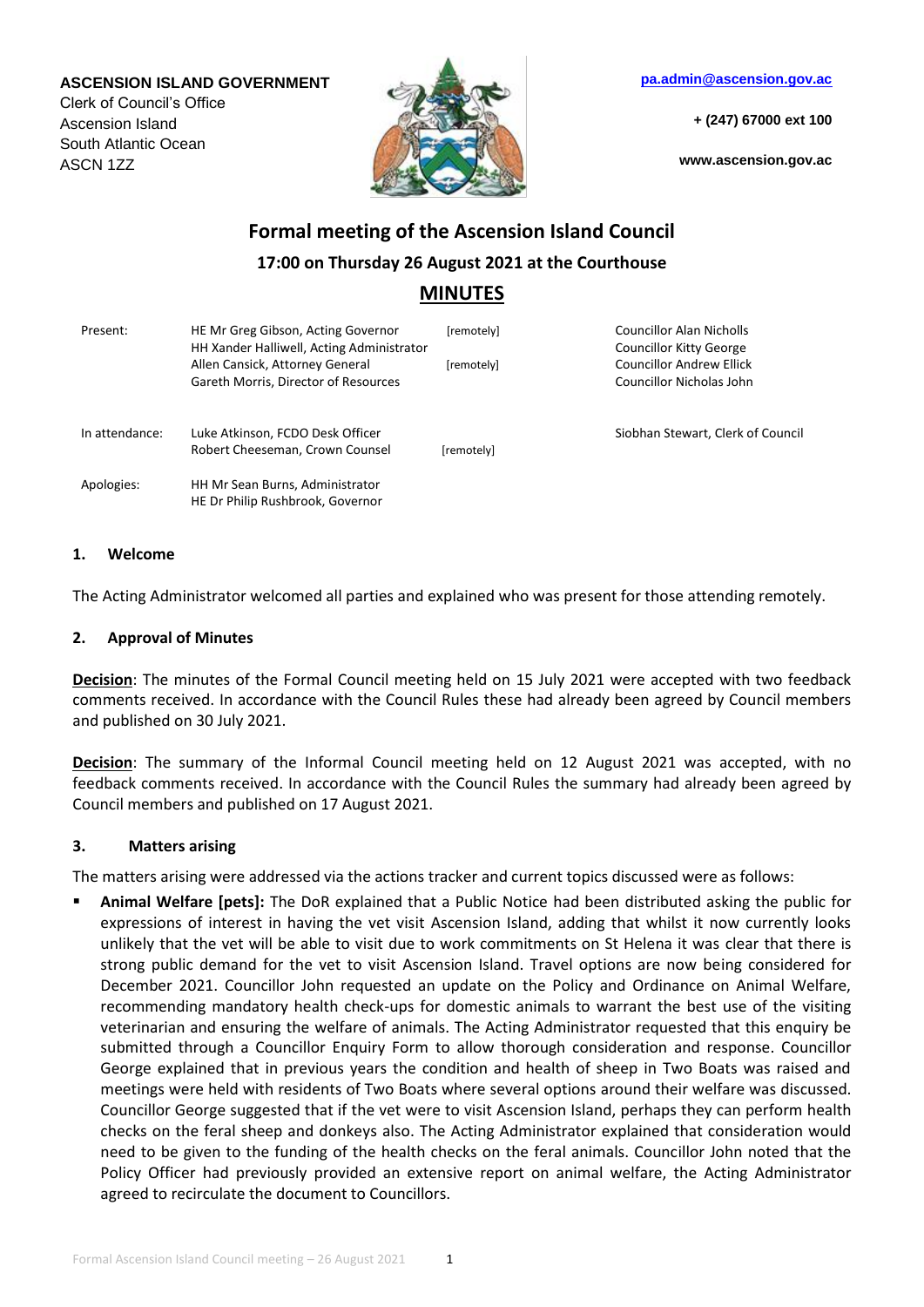- **Single-use Plastics:** A memo will be provided to Councillors ahead of the next informal meeting scheduled for the 23 September 2021, where the Policy Officer was invited to attend.
- **Connection Issues with telecommunications in the Courthouse:** Internet has now been installed in the Court House and is working. It was agreed that this would remain on the Actions Tracker until the accompanying equipment such as video conferencing and sounds systems were installed.
- **Explore the options/measure that may be enforced regarding the dumping of fish waste at the pier head:**  The Director of Conversation and Fisheries has recently returned to the island; internal discussions are ongoing the between DoCF, Crown Counsel and the Policy Officer.
- **Schuyler Ferry Service:** A Public Notice will be distributed in the next week reiterating the Schuyler Ferry Service times, as well as updating the consolidated list of boat owners.

## **4. Coronavirus update [standing item]**

The Acting Administrator provided an update about **coronavirus** (COVID-19). There are three cases of COVID-19 in compulsory isolation that were picked up during routine testing following a recent flight from Turkey, resulting in the island remaining at level 2 ORANGE of the COVID-19 Response Protocol. They have since been individually isolated and will continue to be monitored throughout their isolation periods, however they are currently in good health generally and have little to no COVID-19 symptoms. The Acting Administrator explained that all COVID-19 cases from the most recent A400 flight have now made a full recovery, as well as the sick seaman who is now housed on the island and is awaiting a flight to their country of origin.

The vaccination percentage on island remains high, with many now arriving to the island having already received both vaccinations. He emphasised the importance of maintaining a vaccination level of above 80% of the total population, adding that the current stock of vaccines on island will expire at the end of August 2021 with the UK Government committing to continuing to supply Ascension Island. Councillor John requested an update on vaccination availability for 12-18 year olds. The Acting Administrator explained that there are currently no plans to roll out the AstraZeneca vaccine to 12-18 year olds as it has not yet been through the multi-level UK approval process and ultimate recommendation by UK Government.

Councillor Nicholls conveyed concerns over recent reports of the vaccines diminishing efficacy over time and asked if booster vaccination jabs were being considered for Ascension Island. The Acting Administrator explained that the UK government are considering boosters, with a number of discussions already taking place. It is unknown at this time what dosage will be required, with several versions being considered, highlighting that most of the second doses on island were administered around April/May 2021 time. Councillor Nicholls explained that for passengers travelling six months after their second dose, reports claim that the efficacy is reduced by 50%, unless boosters were to be received before then.

The Acting Administrator explained that letters detailing patients date, batch and type of vaccination are being provided by Georgetown Hospital upon departure from the island and have been accepted by GP's, UK Border Force and the NHS. Councillor Nicholls highlighted that whilst the letters are useful, they offer no health benefit to persons who are travelling six months after their second dose.

Councillor Nicholls explained that there is a degree of concern in the community regarding the number of positive COVID-19 cases that have recently arrived on the island, despite pre-departure testing. The Acting Administrator explained that whilst pre-departure testing is mandatory it remains a possibility that people can still catch the virus before they fly, bearing in mind that the AIG cannot enforce pre-departure quarantine in the UK. Arrival testing at Ascension Island forms a triple stage process, with testing on the day of arrival, day two and on day eight or 10, adding that the most recent cases were likely to have spread within the initial bubble due to the group isolation dynamic within their isolation accommodation. Councillor George shared her concerns regarding the planned reduction of compulsory isolation to one day in St Helena, noting that during a recent flight a passenger tested negative 72 hours prior to the flight, negative on the day before the flight, negative on arrival to Ascension Island, then tested positive several days later. Councillor Nicholls acknowledged that this is a St Helena policy; however it will impact Ascension Island due to the travel corridor agreement.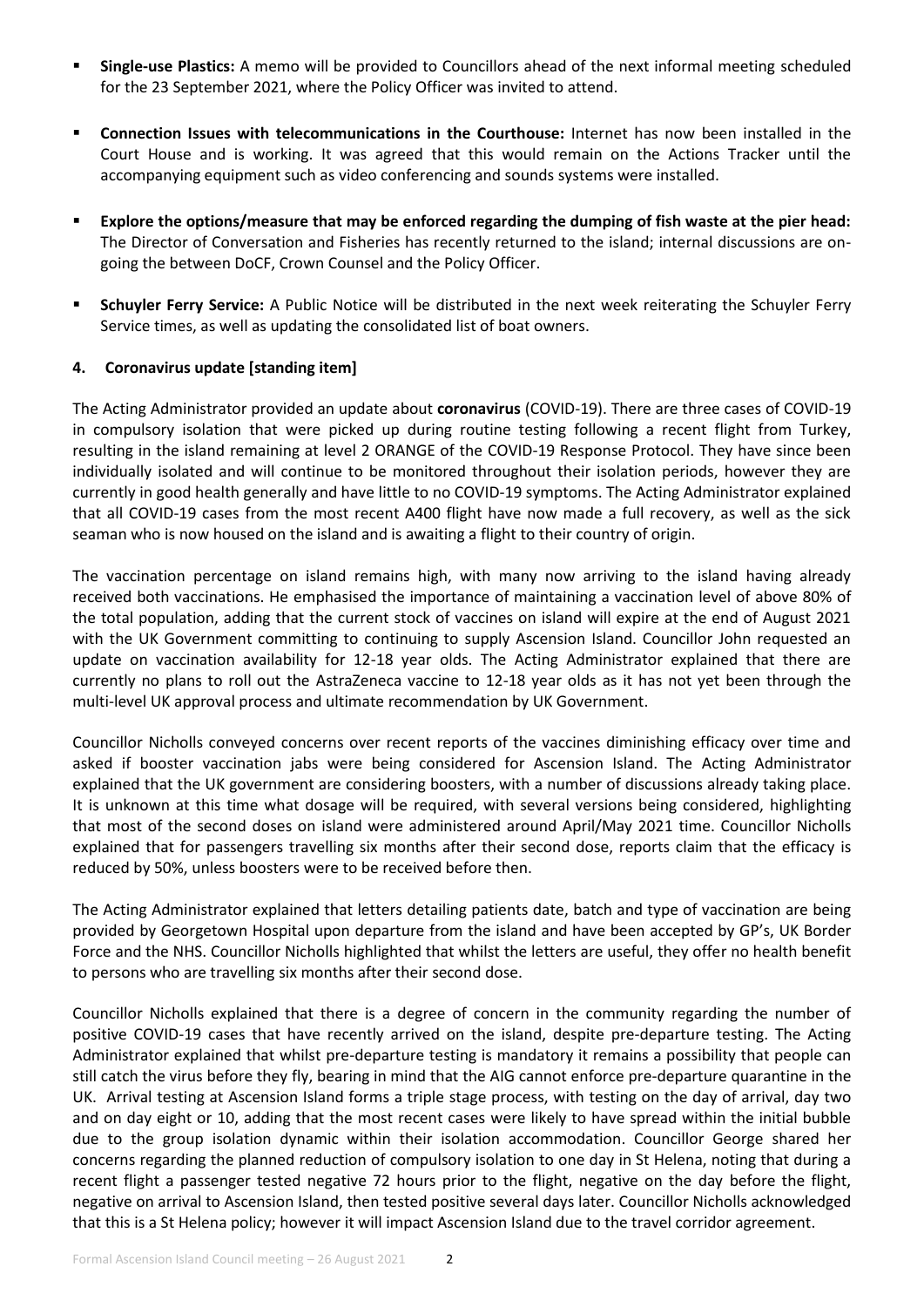The Acting Administrator explained that to activate the travel corridor passengers must have been on St Helena for a minimum of 14 days before travel to Ascension Island. Councillor George highlighted that risk still remains if someone were to travel from the UK to St Helena, completing their one day quarantine period and then tested positive some days later following contact with members of the community that have since returned to Ascension after a period. The Acting Administrator explained that with comprehensive contact tracing systems in place in both St Helena and Ascension Island, any potential cases would be picked up on very quickly, although this is something that will be considered and discussed in more detail in the future.

Councillor Ellick stressed the need for a plan to be in place for vaccinating the 12-18 year old category in the imminent future. The Acting Administrator explained that following the successful adult vaccination roll out on island, it would likely be run in the same way as previous rounds from Georgetown Hospital. Councillor Ellick explained the need for an economical and cost effective approach, proposing that consideration should be given to sending this age category to St Helena to have the vaccine when it becomes available. The Acting Administrator explained there remained logistical and pack size challenges around the varying vaccines. Councillor George suggested bulk ordering with St Helena to prevent wastage and fly the vaccine amount required for the island to the Island with the remainder staying in St Helena. Councillor George went on to express how impressed she has been thus far with the level of planning and response to COVID-19 on both St Helena and Ascension Island and is confident that planning is already happening. The Acting Administrator offered reassurance that conversations were already taking place between the AIG, PHE, St Helena and the FCDO regarding the vaccination of 12-18 year olds.

Councillor Ellick asked if a policy was being considered to ensure persons coming to Ascension Island have already received both their vaccinations. The Acting Administrator explained that whilst this has been raised and considered previously it is essential that the availability of the vaccine is abundant enough that people can readily access it in Ascension's countries of recruitment. Additionally, legislative and policy work would be required whilst maintaining the administering of vaccinations in Ascension Island. The US Department of Defense had recently announced that they will require employees and contractors to be double vaccinated, making up approximately one third of the island. Councillor Ellick recommended a more proactive approach, streamlining recruitment to countries where vaccines were readily available to protect Ascension. Councillor John recommended that guidelines are provided to passengers who are planning to travel to Ascension, specifically around isolating and restricting contact in large public gatherings following a negative pre-departure test. The Crown Counsel noted however that the guidelines would be unenforceable and so you may find people not adhering.

# **5. Runway project update [standing item]**

The Acting Administrator provided an update on the runway project, reporting of continuing unfavourable swell conditions meaning offloading operations have slowed. The Acting Administrator confirmed that the contractors have offloaded 56% of the aggregate that arrived on the ship currently in harbour, with a departure date of around the 15 September 2021. To allow the contractors to make best use of the more favourable sea conditions, permission was granted to allow exceptional out of hours working on the most recent two Sundays. A separate request has been submitted for out of hours working to be granted for Monday 30 August 2021. The Acting Administrator sought feedback from Councillors on their view of out of hours working. Councillors supported the allowing the contractors to work on Monday 30 August 2021, adding that there has been minimal disruption to the community and as long as consideration is being given to the contractors working hours around Health and Safety, that they would like to see the runway completion as a priority. The Acting Administrator thanked Council for their feedback. Finally the Acting Administrator explained that the next Turkish Charter flights are expected on 09 September and 03 October 2021.

# **6. Any other business**

 **Employment Legislation:** Councillor George requested a progress update on the Employment Legislation, whilst conveying the continuing need and importance of the legislation on Island. The Acting Administrator explained that it has been gazetted and work to draft an initial proposal for an implementation plan in underway, however this is a large piece of work that takes time.